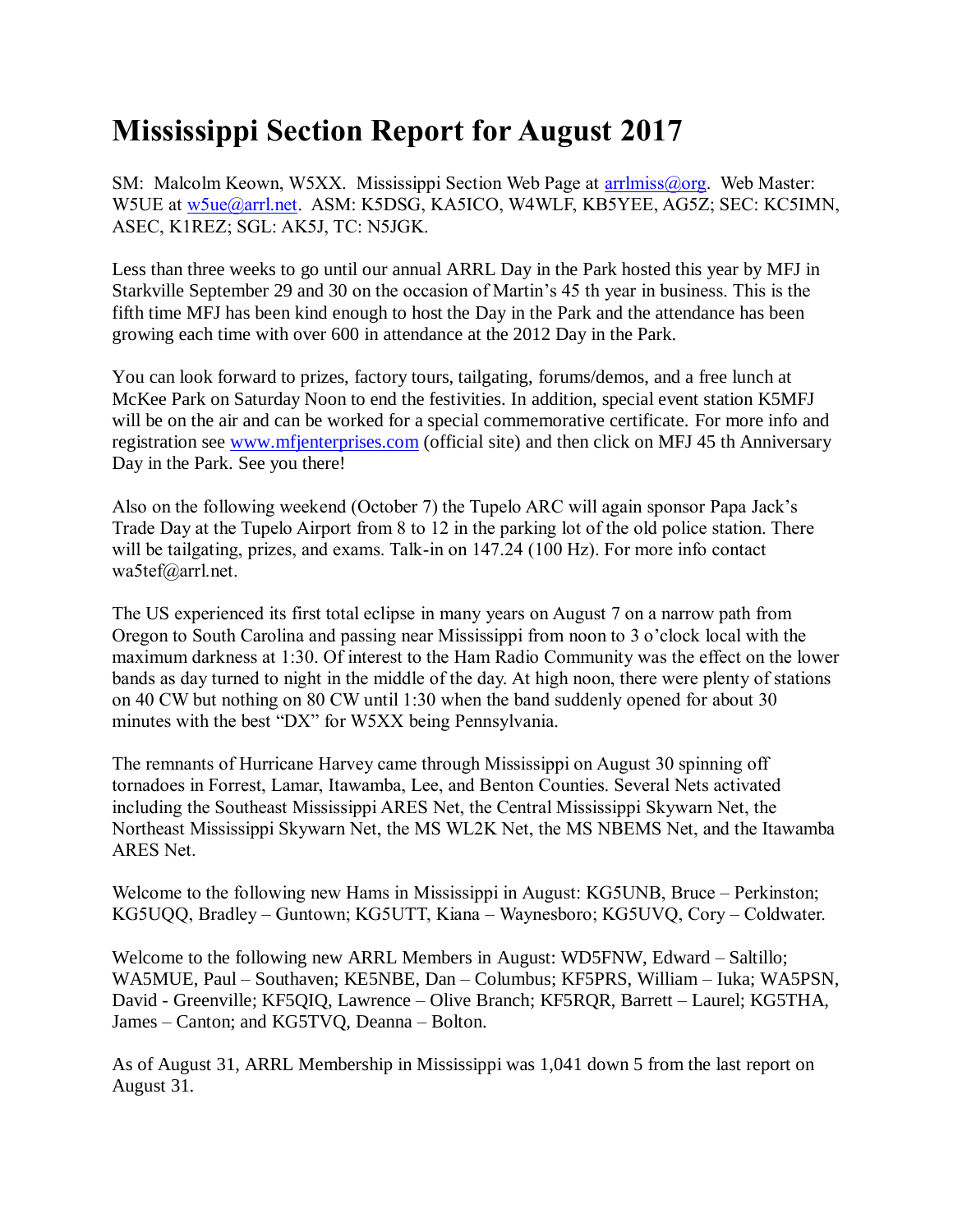Congratulations to the following on their upgrades in August: KG5NSN, Robert – Amory and KG5TFZ, William – Saucier.

Welcome to KD5FOX as EC for Lowndes County.

Regret to report the passing of KC5DNY of Coffeeville. Jerry always had a positive attitude and a new joke to tell. Also regret to report the passing of WA5FGW of Bruce. Lee was a Korean War veteran and the engineer at WJRL in Calhoun City. And lastly, regret to report the passing of Doug, N5FKP, of Enterprise.

SEC//DEC Reports for August) 2017: KC5IMN (SEC), KD4VVZ (Gulf Coast), and N5ZNT (SW MS).

EC Reports for August 2017: KG5AVT (AEC)(Rankin), KE5BSB (Itawamba), AE5FK (Walthall), KF5IAY (Carroll and Montgomery), KA5ICO (Chickasaw), KG5IIS (Madison), KC5IIW (Scott), KF5IMA (Lafayette), N5KDA (Adams), AD7KJ (Franklin), KF5MWE (Clarke), N5MZ (Forrest), WX5N (Prentiss), KD5NDU (AEC)(Yalobusha), AF5NG (Marion), AF5PO (Tishomingo), AE5QP (Greene), AE5SK (Hinds and Copiah), WA5TEF (Lee), KF5UJD (AEC)(Stone), K5VBB (Lamar), KD4VVZ (George), KF5WVJ (DeSoto), AD7XJ (Franklin), and N5ZNT (Lincoln).

Club Newsletter/Reports (Editor): Meridian ARC Spark Gap (W5MAV).

HF Net Reports - sessions/QNI/QTC (Net Manager)

Hattiesburg ARC 10M Net 3/22/0 (K5TLL)

Magnolia Section Net 31/1077/4 (KA5ICO)

MS Baptist Hams Net 4/20/0 (WF5F)

MSPN 31/2234/9 (W5JGW)

VHF Net Reports - sessions/QNI/QTC (Net Manager)

Bluff City ARES 4/82/0 (N5KDA)

Booneville and Prentiss County Weekly Net 5/67/0 (WX5N)

Capital Area Emergency Net 4/45/0 (K5XU)

DeSoto County Emergency Training and Information Net 4/73/0 (KF5WVJ)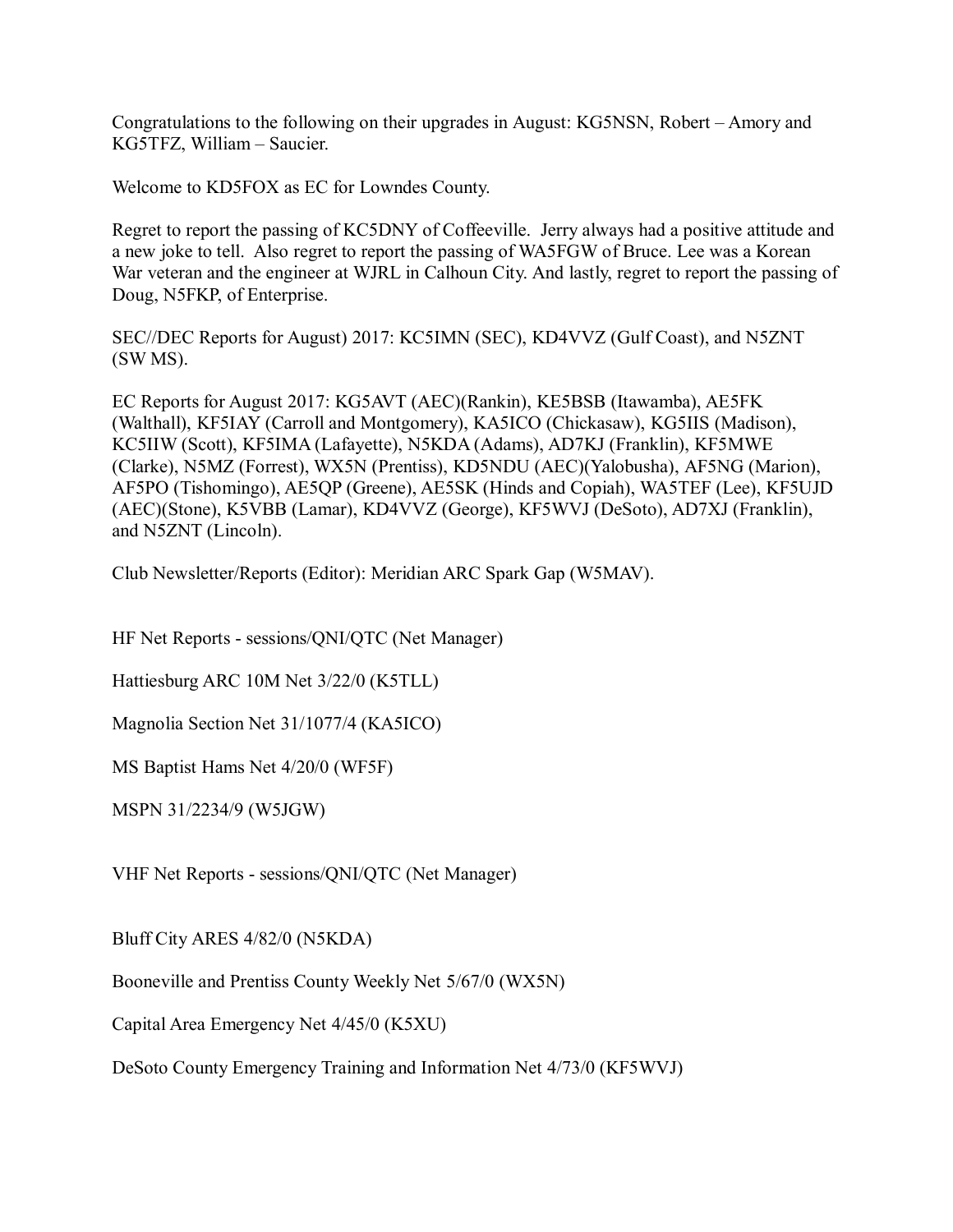Forest County ARES 10/104/0 (N5MZ)

George County ARES 4/40/0 (KD4VVZ)

Greene County ARES 1/19/0 (AE5QP)

Hattiesburg ARC Emergency 2M Net 4/56/0 (K5TLL)

Hattiesburg ARC 2M Simplex Net 1/11/0 (K5TLL)

Itawamba County ARES Net 5/34/0 (KE5BSB) - One Skywarn Activation

Jones County ARES Net 9/147/0 (AA5SG)

Lowndes County ARC Net 5/63/0 (KF5AZ)

Madison County ARES 7/139/10 (KG5IIS)

Marion County ARES Net 5/40/0 (AF5NG)

MDXA Net 5/33/0 (N5GD)

Meridian Area Emergency Net 5/46/1 (KF5ETN)

Metro Jackson ARES Net 3/26/0 (AE5SK)

MSU ARC 4/78/0 (N5OMK)

Northeast Mississippi Skywarn Net 5/54/0 (WA5TEF) - One Skywarn Activation

Olive Branch ARC Net 13/84/0 (K5OLV)

Rankin County ARES Net 5/79/0 (KG5AVT)

Scott County ARES Training Net 4/38/0 (KC5IIW)

Scott County ARES Simplex Net 3/16/0 (KC5IIW)

SE MS Training Net 5/38/4 (K5VBB) – One Skywarn Activation

Southwest MS ARES Team 6/33/3 (N5ZNT)

Sundancer Solar ARES Net 4/31/0 (KA5ICO)

Stone County ARES Net 4/38/0 (KF5UJD)